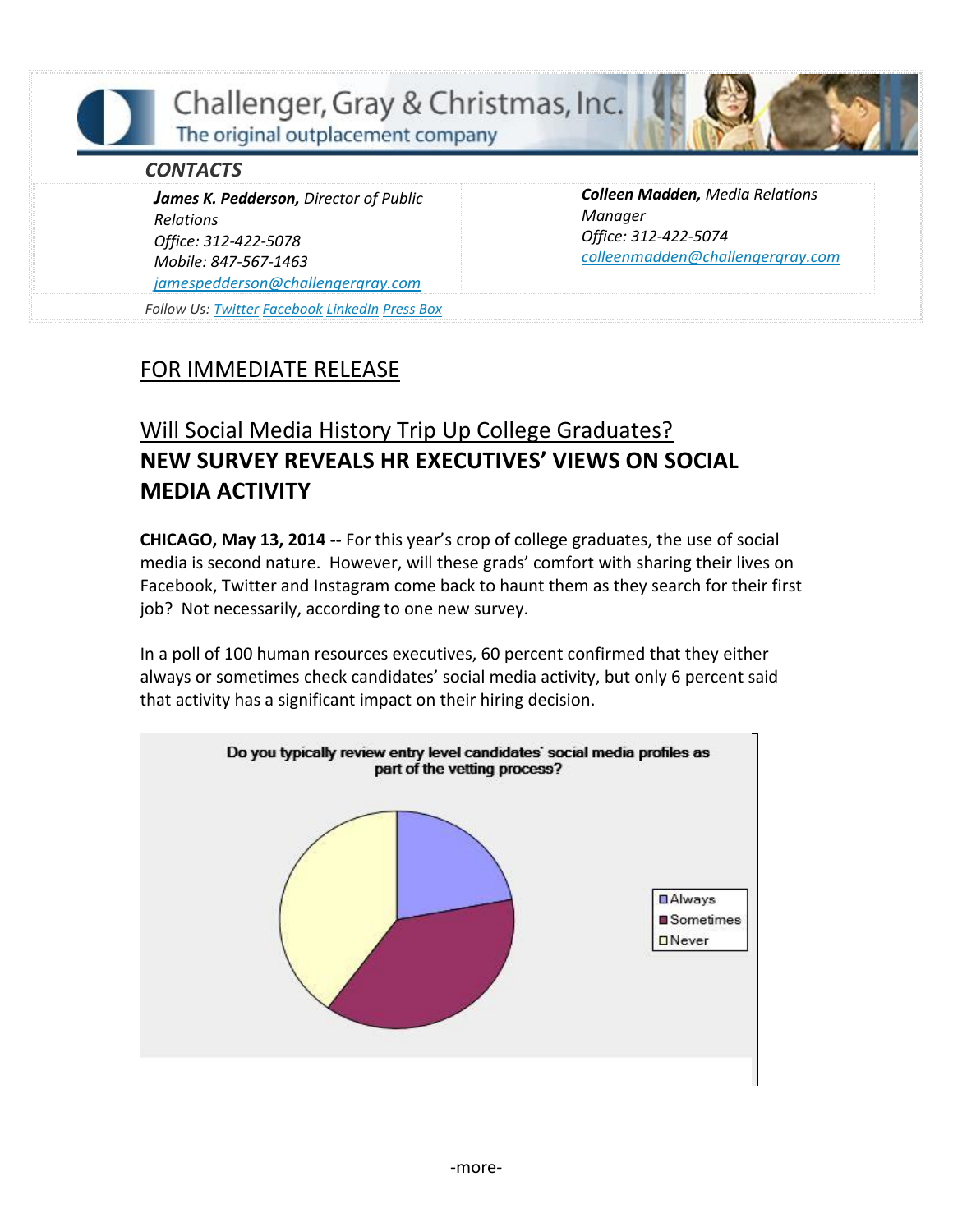The survey, which was conducted in April by global outplacement consultancy Challenger, Gray & Christmas, Inc., revealed that 40 percent of respondents never even check candidate's social media activity.

"Social media has been around for a decade now. Many of the hiring managers making employment decisions are themselves heavy users of Facebook and Twitter. There is more understanding of these communication tools, as well as the realization that if you eliminate every candidate with problematic Facebook or Twitter posts, you would quickly run out of candidates," noted John A. Challenger, chief executive officer of Challenger, Gray & Christmas

"Of course, when you are job searching, there is no way of telling how a prospective employer treats or reacts to social media impressions. As with most endeavors, it is probably best to err on the side of caution and consider your social media activity as an open book that will be factored into hiring decisions," he added.

"Even among the roughly 40 percent of executives who said that a candidate's social media activity has nearly no impact or no impact at all in hiring decisions, there are likely to be exceptions if they spot something that is overtly offensive or controversial. Particularly when it comes down to a handful of qualified candidates, hiring managers will tend to gravitate toward those that did not raise any red flags."

While 40 percent of respondents to the Challenger survey indicated that social media activity has little to no impact on hiring decisions, another 40 percent said it has some impact.

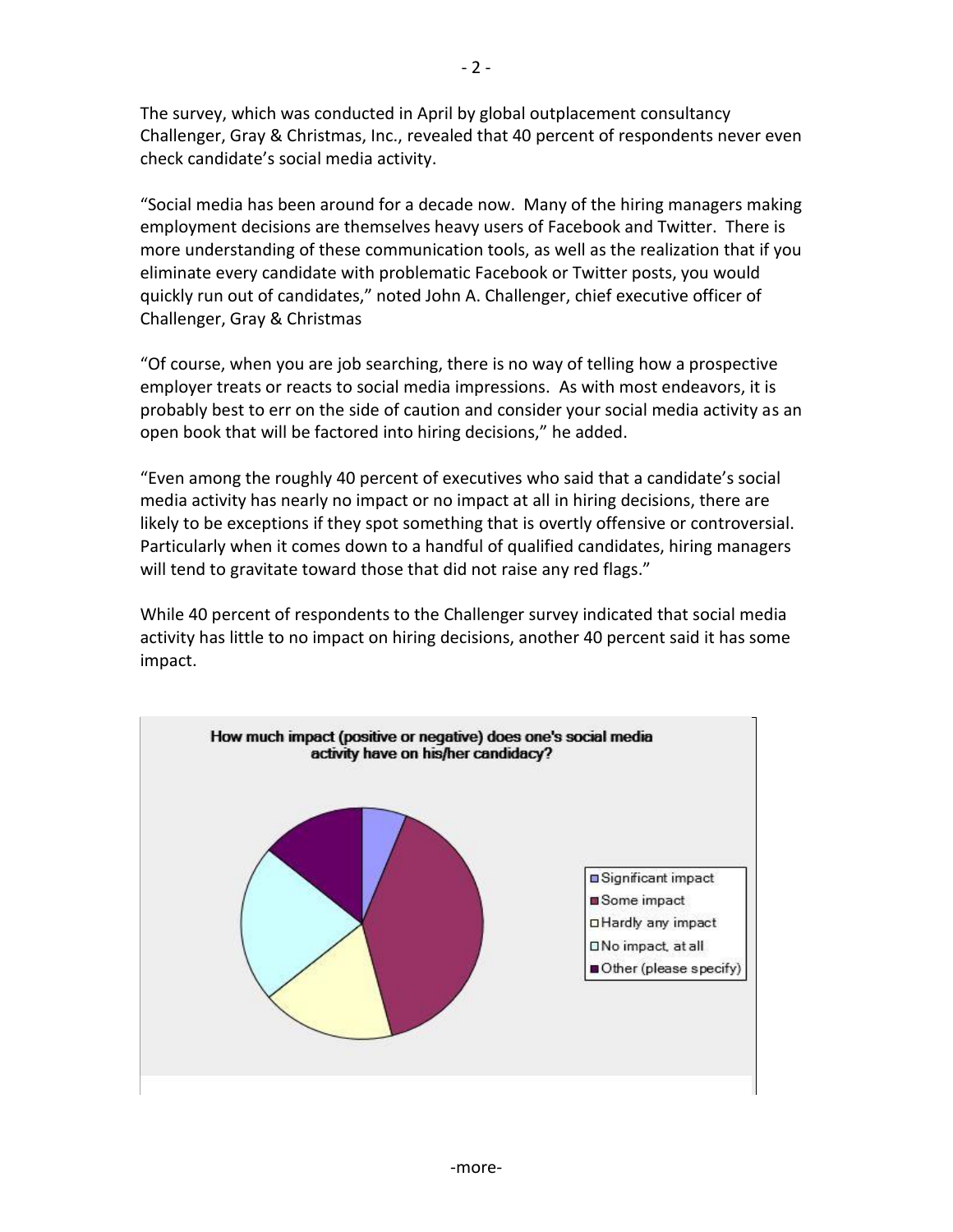"If hiring managers are taking the time to investigate candidates' social media activities, there is a reason. It may tell you a little more about the candidate than was revealed in the interview process. That may not necessarily be a bad thing. For example, if your Facebook page reveals a history of volunteer work that was overlooked, it could benefit the job seeker," said Challenger.

With that in mind, Challenger advises job seekers to use their social networking as another part of their personal marketing materials.

"Whether you are a soon-to-be college graduate looking for your first job or a 10-year veteran in transition, it is important to embrace social media as a way to discover new jobs, connect with potential employers and influencers, and enhance your image as a job candidate," said Challenger, who offered the following advice.

## **Using Twitter/LinkedIn To Find A Job**

**Build your network**. Challenger coaches advise job seekers to utilize every person in your personal and professional networks. With Twitter, you can grow this network to include hundreds of people.

**Build your brand.** Your Twitter page can show a little something about yourself with the pictures and colors you choose to use. The interface allows you to post links to websites or blogs, so when building your Twitter or Facebook pages, make sure to include links to these. Start a blog discussing industry trends as you see them. Include discussions about your work. Basically, talk yourself up. You are a product employers must have.

**Participate in the online community.** It's not enough to have a presence on these sites; you must also actively participate. Comment on someone's work. Endorse someone. Start a discussion. Post a photo or link to a provocative article. Write a blog post. Active users get more views and therefore, more opportunities to connect with employers.

**Think before you post.** Posting to Twitter, Facebook, LinkedIn, etc., is often a spur of the moment action; a gut response to something. However, it is important to take five minutes and give your post some consideration. Not only consider the target audience, but think about who might possibly see it now and in the future. Is it something you wouldn't hesitate to say to a potential employer? Also consider how posts might be perceived. In the case of Twitter, for instance, 140 characters limits your literary ability. What you read as witty, another might read as acerbic. What you think is funny, someone else might thing is offensive.